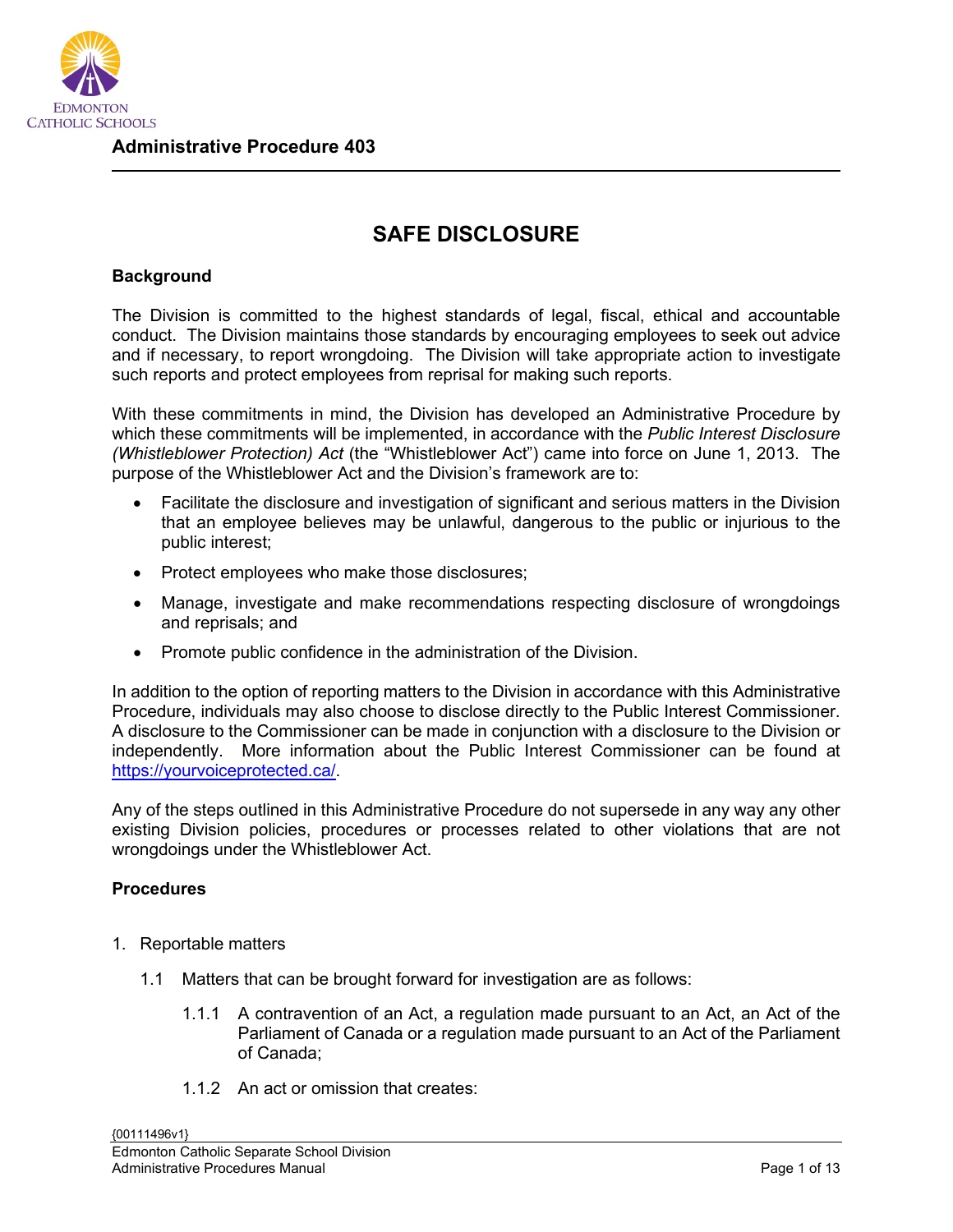

- 1.1.2.1. A substantial and specific danger to the life, health or safety of individuals other than a danger that is inherent in the performance of the duties or functions of an employee;
- 1.1.2.2. A substantial and specific danger to the environment;
- 1.1.3 Gross mismanagement of public funds or a public asset; or
- 1.1.4 Knowingly directing or counselling an individual to commit a wrongdoing mentioned in clauses 1.1.1, 1.1.2 and 1.1.3.
- 2. Chief Officer and Designated Officer
	- 2.1 Pursuant to the Whistleblower Regulation, the Chief Superintendent is designated as Chief Officer for the purposes of any matter brought forward pursuant to this Administrative Procedure.
	- 2.2 The Chief Superintendent appoints the Division's General Counsel to act as the Designated Officer and be responsible for the management and investigation of any disclosures made pursuant to the Whistleblower Act and this Administrative Procedure.
	- 2.3 The Designated Officer may delegate tasks required to be performed pursuant to this Administrative Procedure, but shall retain overall management and investigatory responsibility for any such matter except in circumstances in which the Chief Officer has determined that it is inappropriate for the Designated Officer to perform those roles in relation to a disclosure. In those cases, the Chief Officer must assume management and investigatory responsibility and may delegate tasks as the Chief Officer sees fit.
	- 2.4 The Chief Superintendent may refer any disclosure directly to the Public Interest Commissioner for investigation.
- 3. Advice and Information
	- 3.1 Any employee who is considering making a disclosure may, prior to submitting a disclosure, request information or advice from the Designated Officer, Chief Officer or the Public Interest Commissioner with respect to the alleged wrongdoing. The Designated Officer or Chief Officer may, in their discretion, require that such requests for information or advice be made in writing.
- 4. Making a Disclosure to the Designated Officer
	- 4.1 Disclosures to the Designated Officer shall be sent to [designatedofficer@ecsd.net](mailto:designatedofficer@ecsd.net) or to the following address:

Catholic Education Services Attention: General Counsel 9807 - 106 Street Edmonton, AB T5K 1C2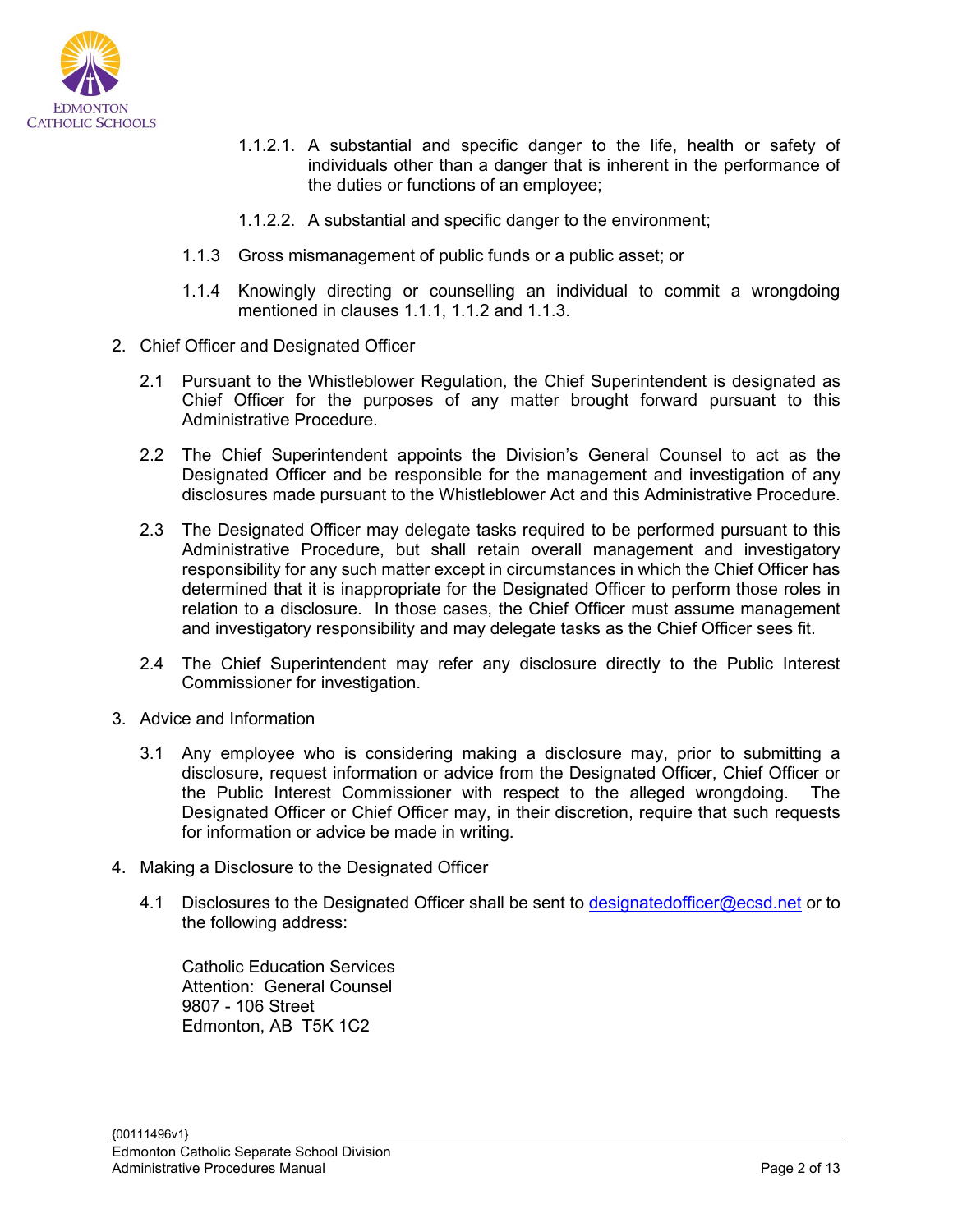

- 5. Direct Disclosure to the Public Interest Commissioner
	- 5.1 The following disclosures may be made directly to the Public Interest Commissioner:
		- 5.1.1 If an employee has made a disclosure in accordance with this Administrative Procedure and an investigation in respect of the disclosure has not been completed in accordance with this Administrative Procedure;
		- 5.1.2 If an employee has made a disclosure in accordance with this Administrative Procedure and the matter has not been resolved within the time periods established under this Administrative Procedure;
		- 5.1.3 If an employee has made a disclosure in accordance with this Administrative Procedure, the investigation under this Administrative Procedure has been completed, a final decision has been issued in respect of the disclosure and the employee is dissatisfied with the decision;
		- 5.1.4 If the subject-matter of the disclosure involves the Chief Officer or the Designated Officer;
		- 5.1.5 If the employee reasonably believes that a matter constitutes an imminent risk of a substantial and specific danger to the life, health or safety of individuals, or to the environment, such that there is insufficient time to make a disclosure pursuant to this Administrative Procedure;
		- 5.1.6 If an employee has made a disclosure in accordance with this Administrative Procedure and is unable to complete the process set out in this Administrative Procedure because a reprisal has been taken or directed against the employee;
		- 5.1.7 If an employee reasonably believes that a reprisal is likely to be taken or directed against the employee if the disclosure is made in accordance with this Administrative Procedure; or
		- 5.1.8 In the circumstances prescribed in the *Public Interest Disclosure (Whistleblower Protection) Regulation A.R. 71/2013, as amended from time to time.*
	- 5.2 The Public Interest Commissioner may be reached at:

Head office and mailing address: Public Interest Commissioner 9925 - 109 Street N.W., Suite 700 Edmonton, AB T5K 2J8

Phone: (780) 641-8659 <https://yourvoiceprotected.ca/>

- 6. Anonymous Disclosures
	- 6.1 If an anonymous disclosure is made, the Designated Officer will attempt to investigate in the same manner as if the disclosure had not been made anonymously, and will have the same obligations of confidentiality regarding the investigation. However, it is inevitable that the investigation may be hampered by a lack of detail and the potential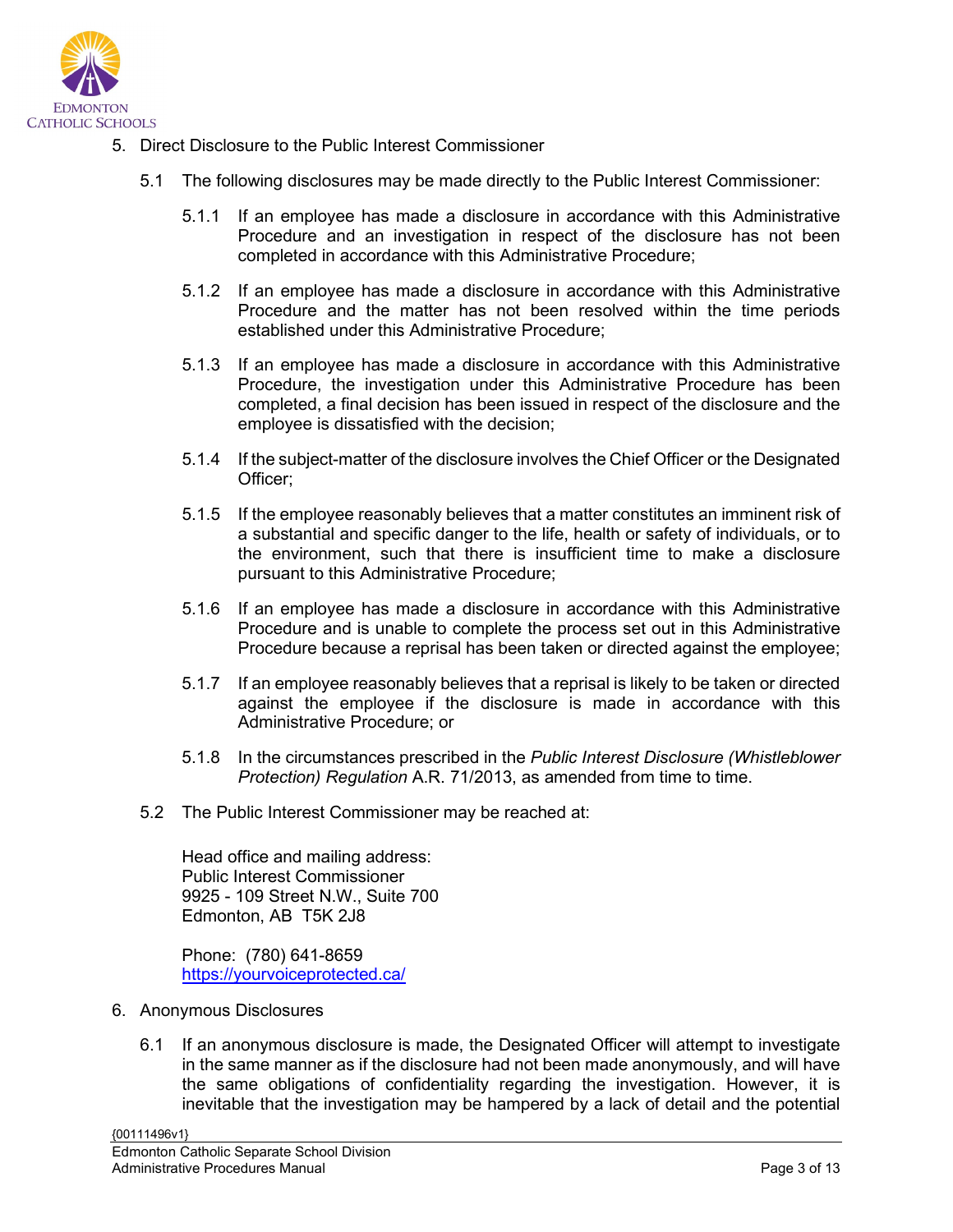

inability of the investigator to seek further information from the person making the disclosure. No information about an investigation will be given to an anonymous discloser.

- 7. Disclosures Made to Other Officials
	- 7.1 If a disclosure is received by any employee other than the Chief Officer or Designated Officer, the employee must immediately forward the disclosure to the Designated Officer.
- 8. Content and Form of Disclosures
	- 8.1 All disclosures must be made in writing. The following information must be provided prior to the Designated Officer commencing an investigation:
		- 8.1.1 Details about the wrongdoing, including whether it has already been committed or is about to be committed;
		- 8.1.2 Name(s) of the person(s) involved in the wrongdoing;
		- 8.1.3 If the wrongdoing has already been committed, the date it was committed (or approximate if the actual date is not known);
		- 8.1.4 Any evidence or documentation supporting the alleged wrongdoing;
		- 8.1.5 Information regarding whether a disclosure in respect of the same wrongdoing has previously been made pursuant to this regulation or to any other party. If such a disclosure has been made, then the person making the disclosure must also indicate whether a response to the disclosure has been received, and if so, must provide a copy of the response.
	- 8.2 In addition to the information listed above, the person making the disclosure must provide any additional information that the Designated Officer (or designate) may reasonably require in order to investigate the matters set out in the disclosure.
- 9. Acknowledging Receipt of a Disclosure
	- 9.1 The Designated Officer will provide a written receipt of a disclosure as soon as is practicable, but in any event not more than five (5) business days following the date of receipt of the disclosure, except where the disclosure is made anonymously.
- 10. Reporting Receipt of a Disclosure to the Chief Officer
	- 10.1 When the Designated Officer receives a disclosure, the Designated Officer will as soon as practicable but in any event not more than five business days following the date of receipt of the disclosure, advise the Chief Officer of the fact and nature of the disclosure, together with any other information the Chief Officer may require.
- 11. Initial Review
	- 11.1 After acknowledging receipt and advising the Chief Officer of a disclosure, the Designated Officer will review the disclosure to determine whether it meets the content requirements of this regulation, and whether it is the kind of disclosure contemplated by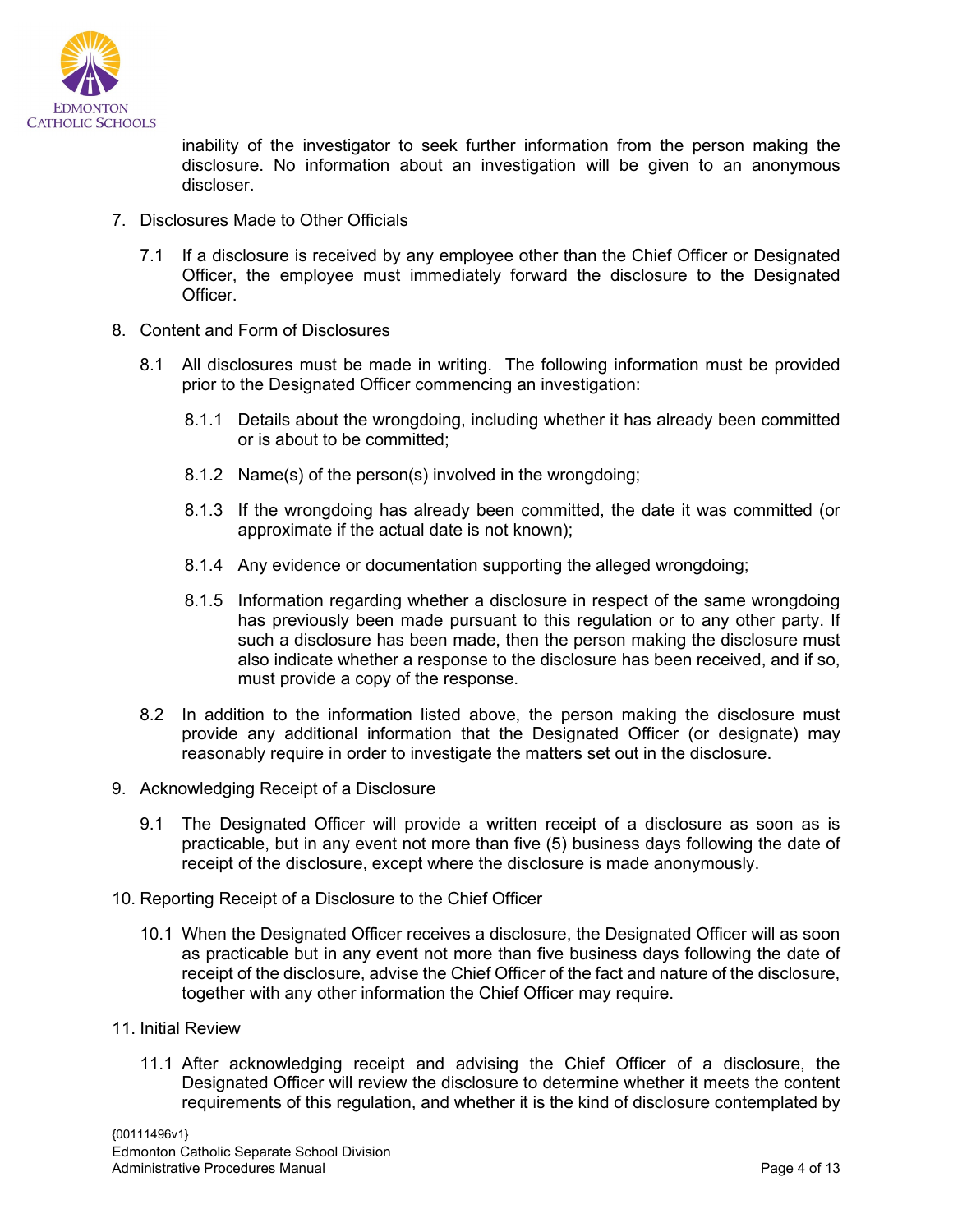

section 3 of the Whistleblower Act. If the content requirement is not met, the Designated Officer will request whatever information is lacking. If the person making the disclosure does not comply, the Designated Officer will determine whether further steps will be taken or not. If the disclosure is not the type contemplated by section 3 of the Whistleblower Act, the Designated Officer will determine whether the disclosure is to be dealt with pursuant to other Division policy or procedures, referred to some other agency, or not pursued.

- 11.2 If the Designated Officer decides that a disclosure is to be referred to the Public Interest Commissioner or another department, public entity or office of the Legislature, the Designated Officer will make the referral not more than ten (10) business days following original receipt of the disclosure. The employee or other person making the disclosure will be advised by the Designated Officer about the referral.
- 11.3 The Designated Officer may request advice from the Public Interest Commissioner with respect to the management and investigation of a disclosure.
- 12. Preliminary Investigation
	- 12.1 If the Designated Officer has determined that further steps are to be taken under this Administrative Procedure, the Designated Officer will advise the Chief Officer and the person who made the disclosure that a preliminary investigation will be conducted to determine whether a formal investigation should be made.
	- 12.2 A preliminary investigation must be completed not more than ten (10) business days following receipt of the disclosure.
	- 12.3 The Designated Officer will direct that a disclosure not be formally investigated if the Designated Officer determines that the disclosure:
		- 12.3.1 Is not credible on its face, or is frivolous or vexatious;
		- 12.3.2 Resolution of the disclosure can more appropriately be effected through mediation or other informal resolution;
		- 12.3.3 Is to be dealt with pursuant to another Division policy or procedure;
		- 12.3.4 Is to be referred to the Public Interest Commissioner because the Designated Officer reasonably believes that the matter to which the disclosure relates constitutes an imminent risk of a substantial or specific danger to the life, health or safety of individuals or the environment;
		- 12.3.5 Is to be reported to another public entity, including law or regulatory enforcement agencies, because the Designated Officer has reason to believe that an offence has been committed under an Act or regulation of the Province of Alberta or Canada;
		- 12.3.6 Is about a matter that occurred more than two years before the disclosure was made, unless in all the circumstances the Designated Officer determines that a formal investigation ought to be conducted despite the breach of the two-year time limit;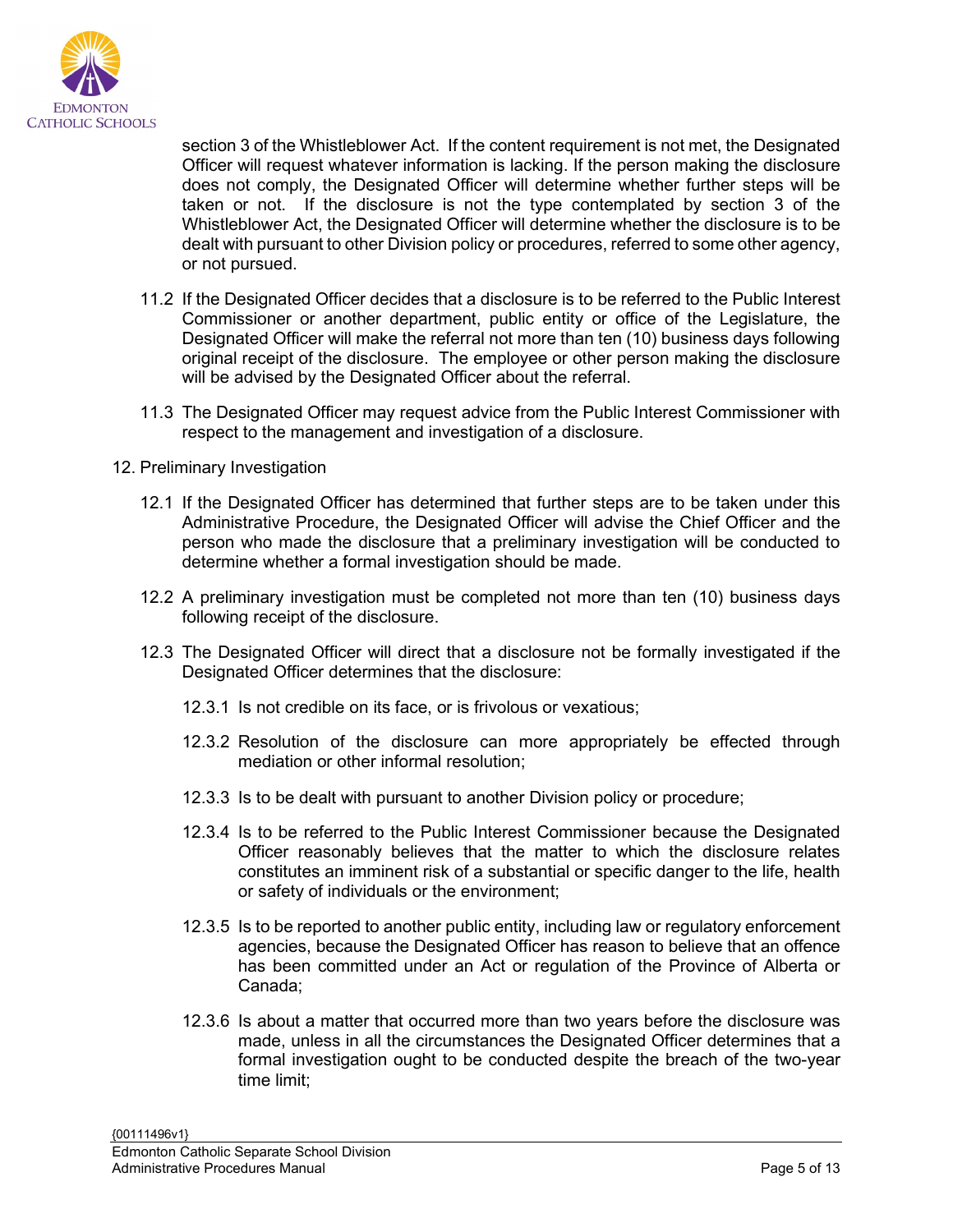

- 12.3.7 Is not the type of wrongdoing contemplated in section 3 of the Whistleblower Act; or
- 12.3.8 Has already been or is in the process of being investigated under the Whistleblower Act, this Administrative Procedure, a collective agreement or any other Division policy or procedure which would deal comprehensively with the wrongdoing alleged in the disclosure.
- 12.4 The Designated Officer will conclude the preliminary investigation by:
	- 12.4.1 Advising, within ten (10) business days following receipt of the disclosure, the person who reported the wrongdoing that a formal investigation will proceed or not; and
	- 12.4.2 Documenting the reasons for the decision.
- 13. Investigation
	- 13.1 If more than one disclosure is made with respect to the same issue(s), the Designated Officer may decide to address all of the disclosures in one investigation.
	- 13.2 All aspects of a disclosure will also be assessed for the level of reprisal risk and will be monitored throughout the process. In determining the reprisal risk, the Designated Officer will consider each situation individually.
	- 13.3 The Designated Officer will determine the process of an investigation and whether to conduct the investigation internally, to utilize an external investigator(s) or a combination thereof. In making this determination, the Designated Officer will consider all relevant factors, including but not limited to the following:
		- 13.3.1 The nature of the matters to be investigated;
		- 13.3.2 Logistical considerations such as the availability of an investigation team free of any conflicts of interest or real or perceived bias, investigative competence in light of the nature of the matters to be investigated, and the ability to maintain the obligations of confidentiality; and
		- 13.3.3 The ability to maintain, throughout the investigation, both real and perceived procedural fairness and natural justice.
	- 13.4 Nothing herein is intended to restrict the Designated Officer and the Division from taking immediate steps to contain or prevent further wrongdoing. If immediate steps are taken to contain or prevent further wrongdoing, the investigation into the matter will still be completed in accordance with this regulation.
- 14. Confidentiality
	- 14.1 The Chief Officer and Designated Officer are authorized to, directly or indirectly, collect, use and disclose personal information, individually identifying health information and any other information that is considered necessary to manage and investigate disclosures. Every person involved with an investigation of wrongdoing will be advised of their obligations regarding confidentiality and will make every effort to maintain confidentiality of information and identity. This includes but is not limited to: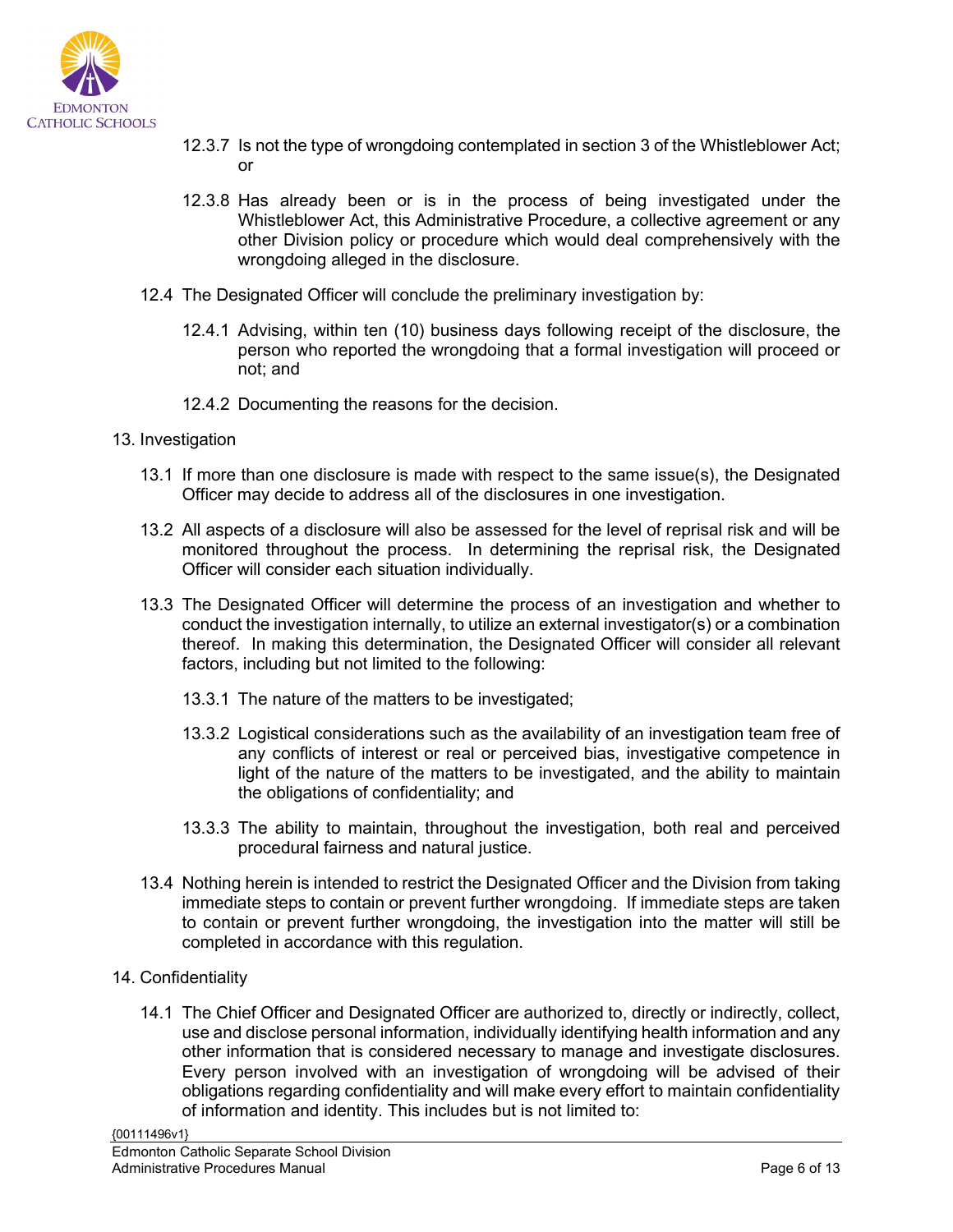

- 14.1.1 Ensuring that information about disclosures, wrongdoing, and investigations is shared only on a "need-to-know" basis;
- 14.1.2 Ensuring that employees are informed that they cannot share information about disclosures or wrongdoing with other employees or persons external to the Division, except for those who need to know the information. This includes information regarding the identity of those who make a disclosure, those alleged to have committed a wrongdoing and witnesses as well as information collected and the results of an investigation.
- 14.2 Notwithstanding these obligations of confidentiality, the Chief Officer and Designated Officer may inform the Board, senior officials, legal counsel, auditors, occupational health and safety officers, and law enforcement agencies about a wrongdoing and/or an investigation at any time.
- 14.3 Any obligation to maintain information as confidential will not apply when there is an imminent risk of a substantial and specific danger to the life, health or safety or individuals, or to the environment.
- 15. Procedures for Handling Information
	- 15.1 The Designated Officer must maintain strict measures to ensure that the following are protected against improper disclosure or unauthorized access:
		- 15.1.1 The identity of complainants, witnesses, and alleged wrongdoers;
		- 15.1.2 The fact that an investigation is taking place;
		- 15.1.3 Details regarding investigations; and
		- 15.1.4 Details regarding any attempted or actual reprisals.
	- 15.2 This burden will be heightened when there is any perceived risk to the discloser, and may result in the Designated Officer placing even stricter measures in place as the Designated Officer deems appropriate to the circumstances.
	- 15.3 All written details relating to disclosures, investigations and reprisals must be included in a confidential file maintained on paper and digitally by the Designated Officer. Information obtained verbally must be documented in writing, dated, and added to the confidential file.
- 16. Matters of Urgency
	- 16.1 Matters will require immediate attention if they could pose an imminent risk of a substantial or specific danger to a person's health or safety, or to the environment. Employees who disclose wrongdoing on matters that involve such a risk are required to disclose directly to the Public Interest Commissioner. The Public Interest Commissioner will then liaise with the appropriate law enforcement or public health authorities and, upon their advice, will communicate the information to the public where necessary. The person making the disclosure is still required, as soon as practical, to disclose the wrongdoing to the Designated Officer who will begin an internal investigation process as well.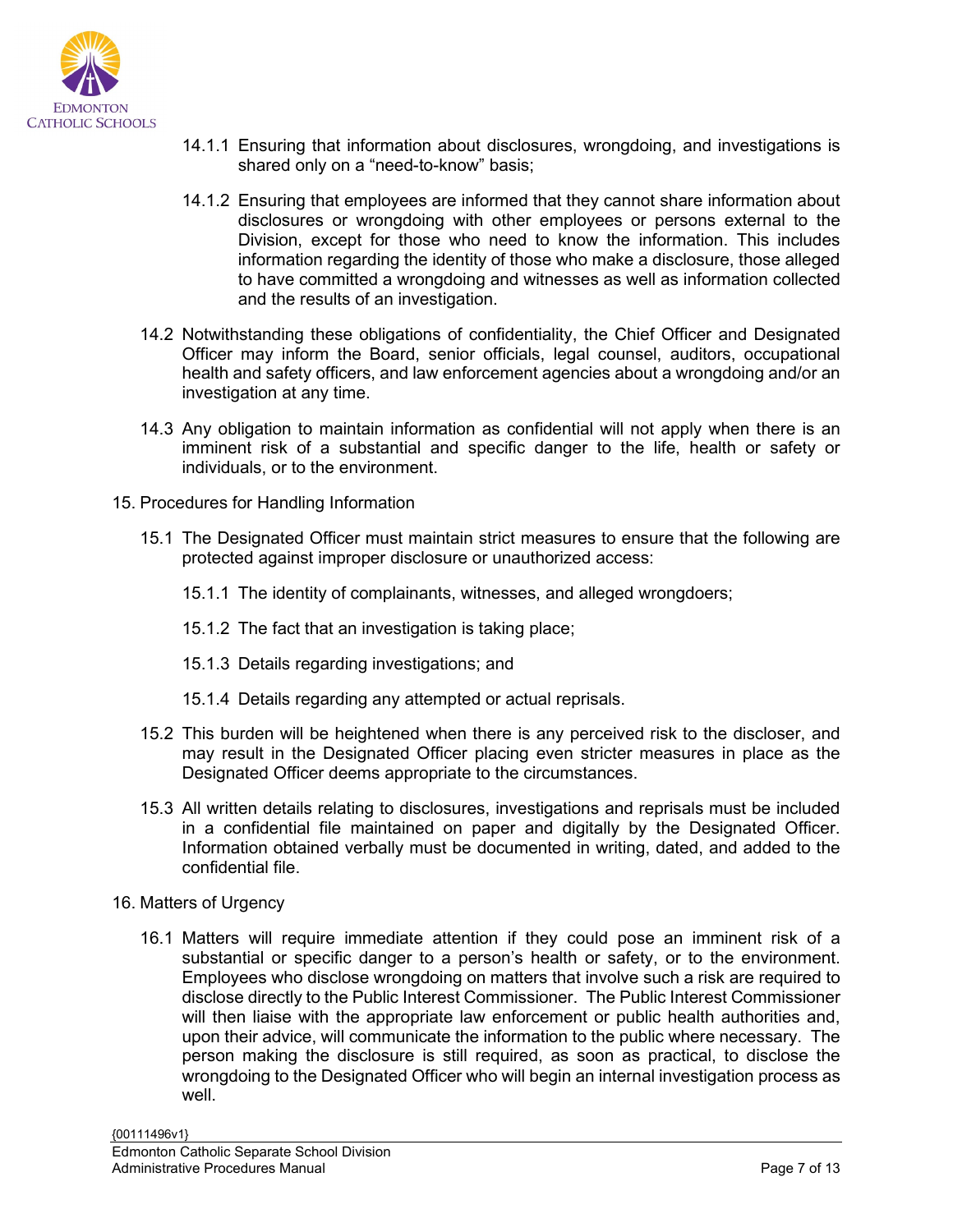

## 17. Investigation Protocols

- 17.1 The following will apply to all investigations conducted under these procedures:
	- 17.1.1 The principles of procedural fairness and natural justice will be maintained throughout the process; and
	- 17.1.2 To the extent possible, strict confidentiality will be maintained.
- 17.2 Investigations will be conducted so as to reasonably conform with the following expectations:
	- 17.2.1 Specified timelines will be adhered to;
	- 17.2.2 Where no timelines are specified, the investigator will proceed with diligence in accordance with the nature of the disclosure and its possible impact upon the Division, its trustees and staff, and any other persons or entities potentially affected by the investigation;
	- 17.2.3 Legal principles relating to chain of possession and protection of documents or other materials will be followed; and
	- 17.2.4 Decisions and recommendations (if any) will be made fairly and impartially.
- 18. Procedural Fairness and Natural Justice
	- 18.1 The principles of procedural fairness and natural justice include the following:
		- 18.1.1 All investigators must be free of real or perceived bias and conflicts of interest;
		- 18.1.2 Investigators must make findings of fact only, and not speculate;
		- 18.1.3 Findings of fact are based solely on evidence detailed in an investigator's report, and the sources of that evidence shall be detailed and preserved;
		- 18.1.4 Conclusions are based solely on relevant evidence, properly disclosed in the investigator's report;
		- 18.1.5 No relevant evidence is omitted from consideration or excluded from an investigator's report;
		- 18.1.6 All parties to an investigation are treated with fairness, openness and honesty; and
		- 18.1.7 Where adverse conclusions are drawn, the person against whom the conclusions are made will be given an opportunity to respond to the investigator's report.
	- 18.2 Notwithstanding the duty of procedural fairness and natural justice, the Designated Officer will determine at which point, if any, a person in respect of whom a disclosure has been made will be advised of the fact and details of the disclosure. This decision will be made in light of all relevant considerations, including the nature and seriousness of the matters disclosed, and the potential impact on persons and property.

{00111496v1}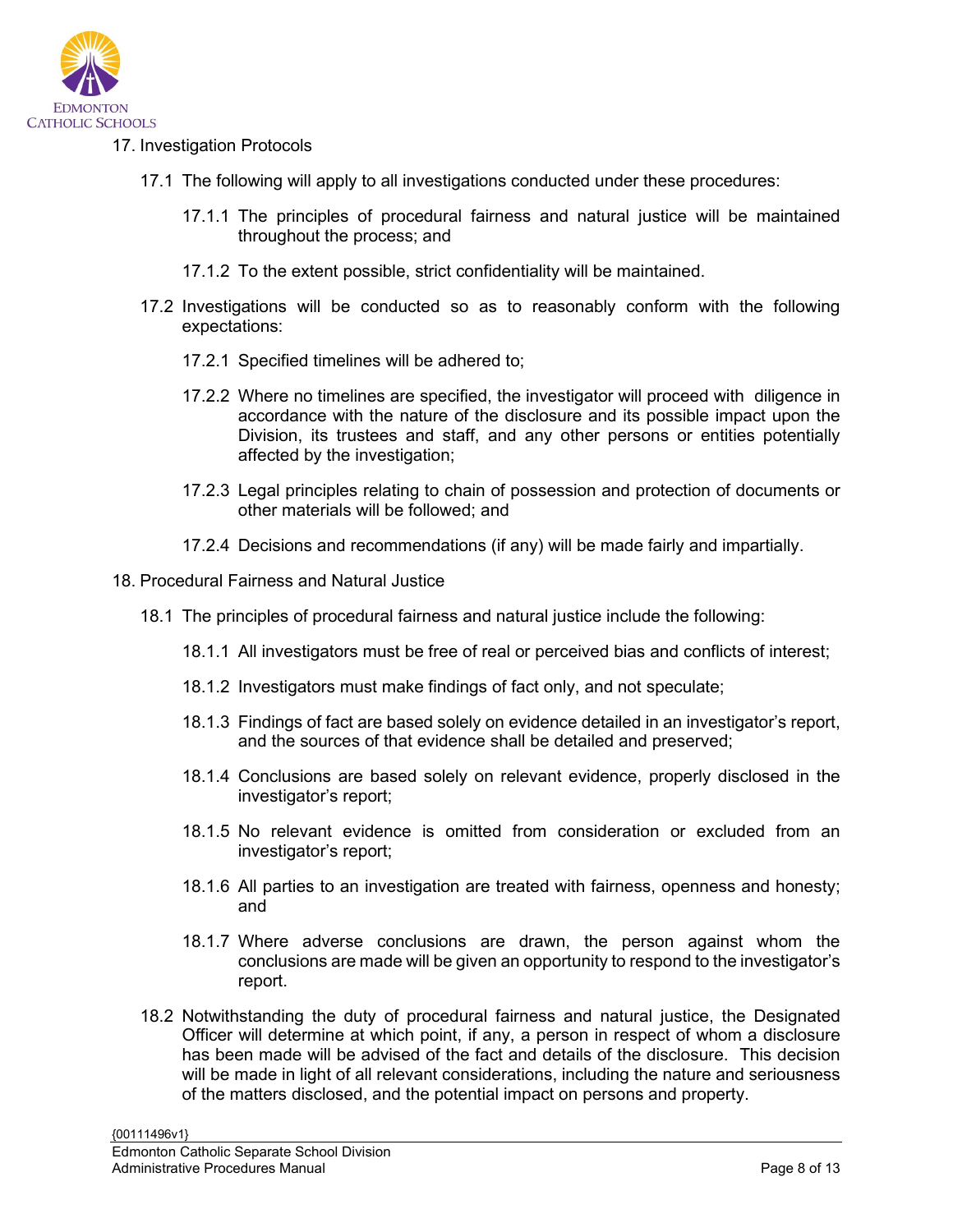

- 19. Wrongdoing discovered during investigation
	- 19.1 If, while investigating a disclosure, an investigator discovers that another wrongdoing has occurred or might occur, the investigator must provide this information to the Designated Officer or Chief Officer as soon as possible. The Designated Officer or Chief Officer will determine the appropriate course of action, including initiating another investigation, referral to the Public Interest Commissioner, or referral to law enforcement or regulatory agencies.
- 20. Investigation Reporting
	- 20.1 When an investigation is finished, the Designated Officer must prepare a report detailing at least the following matters:
		- 20.1.1 Date of report;
		- 20.1.2 Name of the person who made the disclosure of wrongdoing;
		- 20.1.3 Date the disclosure was received;
		- 20.1.4 A copy of the disclosure;
		- 20.1.5 Date of acknowledgment of receipt of the disclosure;
		- 20.1.6 Date upon which the Chief Officer was advised;
		- 20.1.7 Date, if any, of referral to the Public Interest Commissioner or other agency;
		- 20.1.8 Date of appointment of investigator;
		- 20.1.9 Date investigation was commenced and completed;
		- 20.1.10 Names of all persons interviewed;
		- 20.1.11 Table of documentary and other evidence;
		- 20.1.12 Time-frame of investigation;
		- 20.1.13 Findings of fact with reference to sources and rationale for the findings;
		- 20.1.14 All interview notes or transcript of recording; and
		- 20.1.15 Recommendations, if any, of the Designated Officer regarding any corrective measures that the Division is to take.
- 21. Timelines
	- 21.1 An investigation shall be completed and a report prepared and submitted to the Chief Officer within one hundred and ten (110) business days following receipt of a disclosure.
	- 21.2 Upon request by the Designated Officer, the Chief Officer may grant an extension of up to thirty (30) business days, provided that the extension includes a requirement that the report must be submitted to the Chief Officer within the thirty (30) business day time period.

{00111496v1}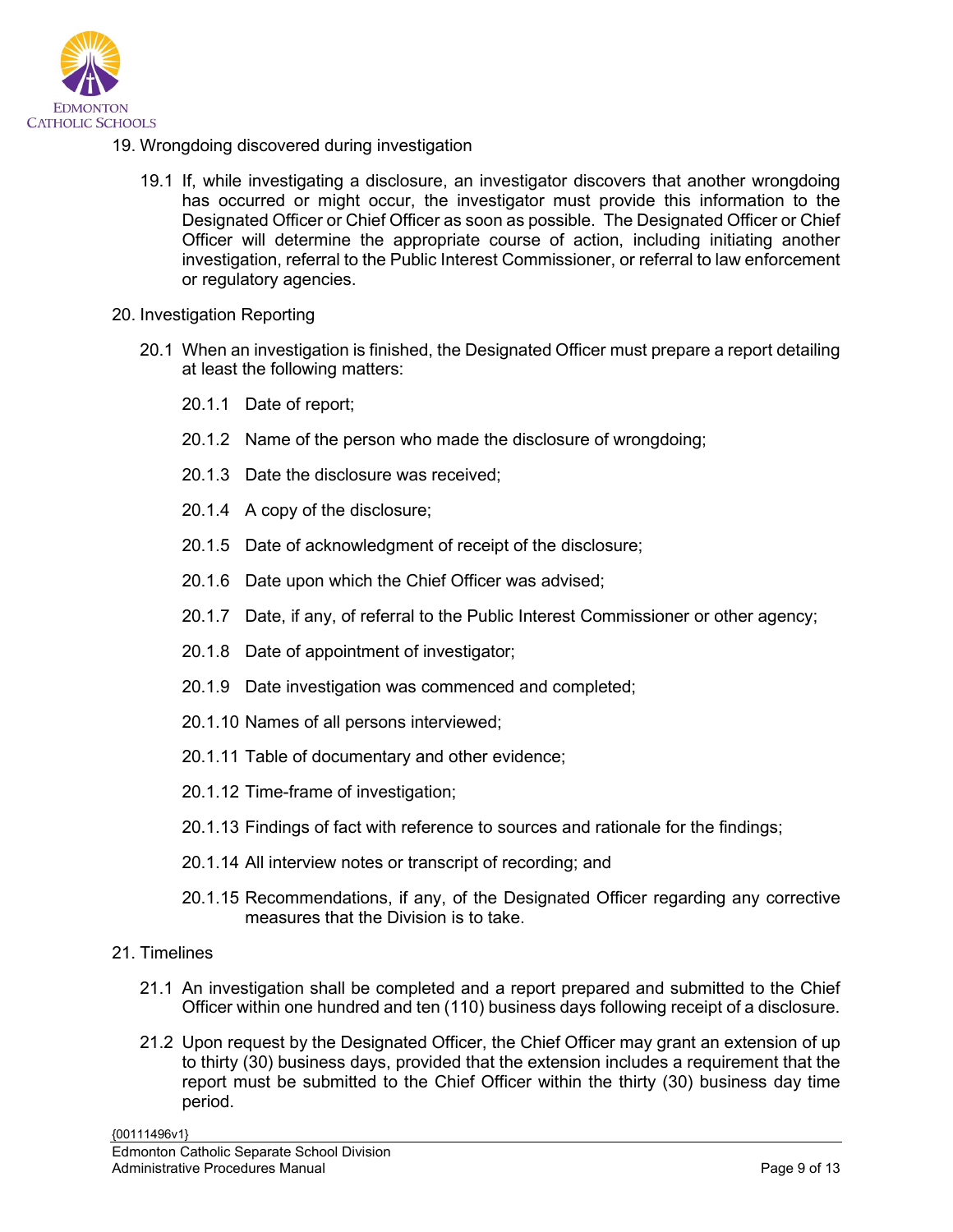

- 21.3 A further extension may only be granted with the permission of the Public Interest Commissioner.
- 21.4 In the event that an extension of time is granted for the completion of an investigation and report under this Administrative Procedure, the person who made the disclosure must be promptly advised when he or she may expect the next procedural step to occur or be completed.
- 22. Recommendations and Corrective Action
	- 22.1 The Designated Officer will determine whether to include recommendations regarding corrective measures that are to be taken by the Division in response to a disclosure and investigation. Prior to being implemented, any such recommendations must be approved by the Chief Officer. The Chief Officer will inform the Designated Officer about any steps taken to implement the recommendations, except in circumstances in which the Designated Officer has been excluded from the investigation.
	- 22.2 The Superintendent, Human Resource Services will be contacted in all cases where there may be an impact upon an employee's employment or there is, or may be, an allegation of reprisal, whether it be prior to the commencement of an investigation or through the outcome of the investigation.
	- 22.3 Any recommendations for corrective action arising from an investigation must be approved by the Chief Officer. Once approved by the Chief Officer, the appropriate department must initiate steps to take the corrective measures within five (5) business days of the date of the approval. All corrective action must be completed within ninety days (90) of the date of the approval by the Chief Officer of the recommendations unless extenuating circumstances require further time as determined by the Designated Officer.
	- 22.4 The Designated Officer will, within six (6) months of completion of an investigation, follow up with the accountable department to ensure recommended corrective measures and/or disciplinary action have been taken or directed.
- 23. Annual Report
	- 23.1 The Chief Officer must prepare a report annually on all disclosures that have been made to the Designated Officer. The Designated Officer will prepare the report for approval by the Chief Officer and include the following information:
		- 23.1.1 The number of disclosures received by the Designated Officer, the number of disclosures acted on and the number of disclosures not acted on by the Designated Officer;
		- 23.1.2 The number of investigations commenced by the Designated Officer as a result of disclosures;
		- 23.1.3 In the case of an investigation that results in a finding of wrongdoing, a description of the wrongdoing and any recommendations made or corrective measures taken in relation to the wrongdoing or the reasons why no corrective measure was taken.
	- 23.2 The Annual Report shall be provided to the Board as information.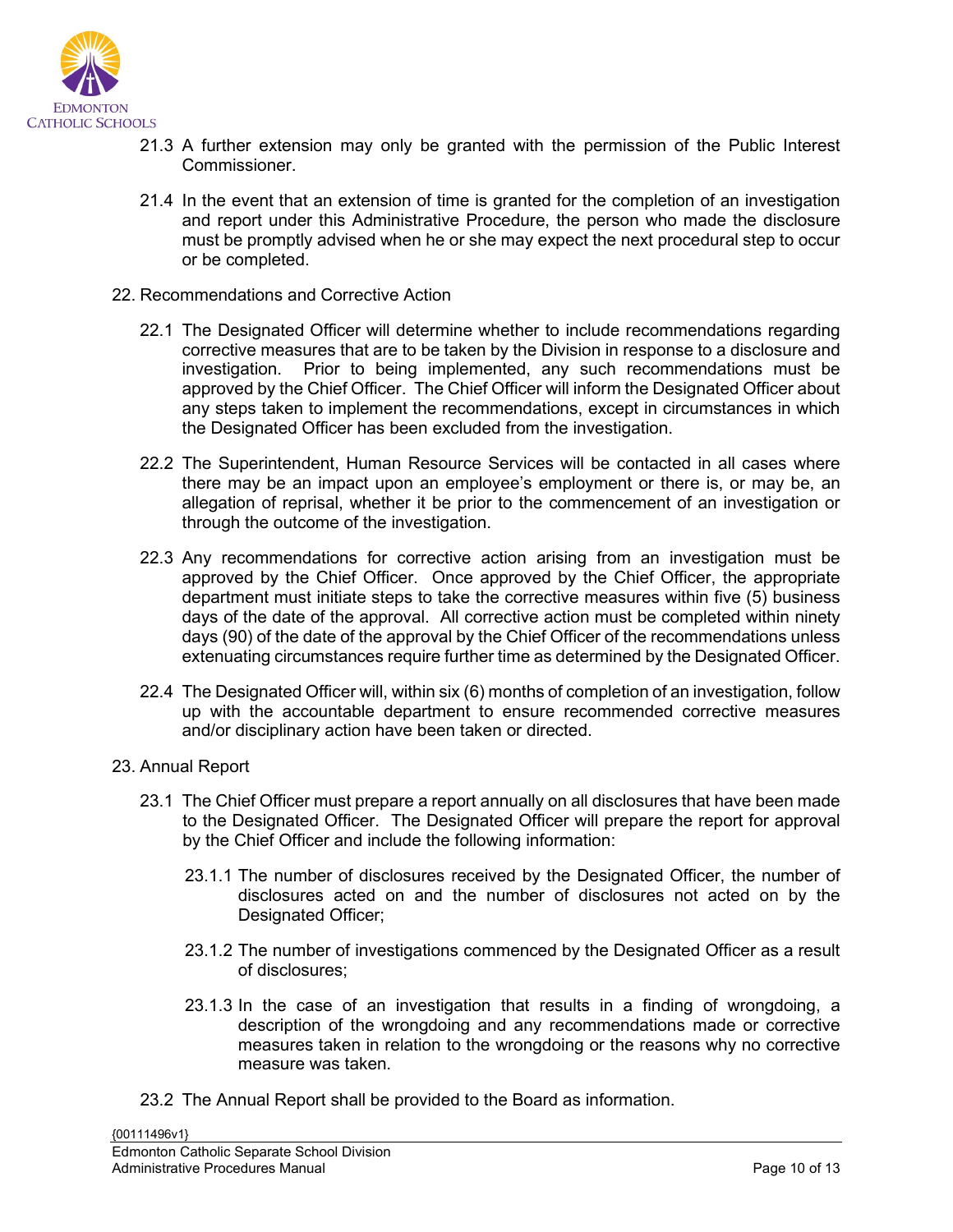

## 24. Protection from Reprisals

- 24.1 Any employee who has made a disclosure or participated in an investigation of a disclosure shall be protected from reprisal.
- 24.2 A reprisal is any measure taken or directed against an employee which may include dismissal, layoff, suspension, demotion or transfer, discontinuation or elimination of a job, change of job location, reduction in wages, change in hours or work, reprimand or any other measure that adversely affects the employee's employment or working conditions because the employee has, in good faith, sought advice about making a disclosure, made a disclosure, cooperated in an investigation commenced pursuant to this regulation or the Whistleblower Act, declined to participate in a wrongdoing or done anything in accordance with the Whistleblower Act.
- 24.3 Upon becoming aware of any reprisals arising from such circumstances, the Division will investigate and discipline, including termination of an employee's employment, any employee who is found to have participated in such conduct.
- 24.4 If an employee is subject to a reprisal, the Whistleblower Act requires the employee to make the complaint directly to the Public Interest Commissioner.
- 24.5 The Public Interest Commissioner will investigate the complaint and make recommendations to the Division. The Whistleblower Act provides that any person found by the Public Interest Commissioner to have taken, directed or counseled or directed another person to take or direct a reprisal against an employee is guilty of an offence and subject to a fine of up to \$25,000 for a first offence and up to \$100,000 for a subsequent offence.
- 24.6 Reasonable human resource management decisions may continue to be made and implemented by the Division so long as any such decisions are made in good faith. The provisions of this Administrative Procedure shall not interfere with any employment action taken as part of normal performance management practices or for reasons of misconduct.

#### 25. Liability

{00111496v1}

- 25.1 No one charged with any responsibility under the Whistleblower Act or this Administrative Procedure, and who carries out his/her duties in good faith and conscience, shall be held personally liable for any action or claim arising out of their good faith execution of their duties.
- 26. Offences and Penalties
	- 26.1 Part 7 of the Whistleblower Act outlines offences and associated fines. They are as follows:

Offence – false statement

- **46(1)** No person shall, in seeking advice about making a disclosure, in making a disclosure, or during an investigation, knowingly withhold material information or make a false or misleading statement, orally or in writing, to
	- (a) a designated officer;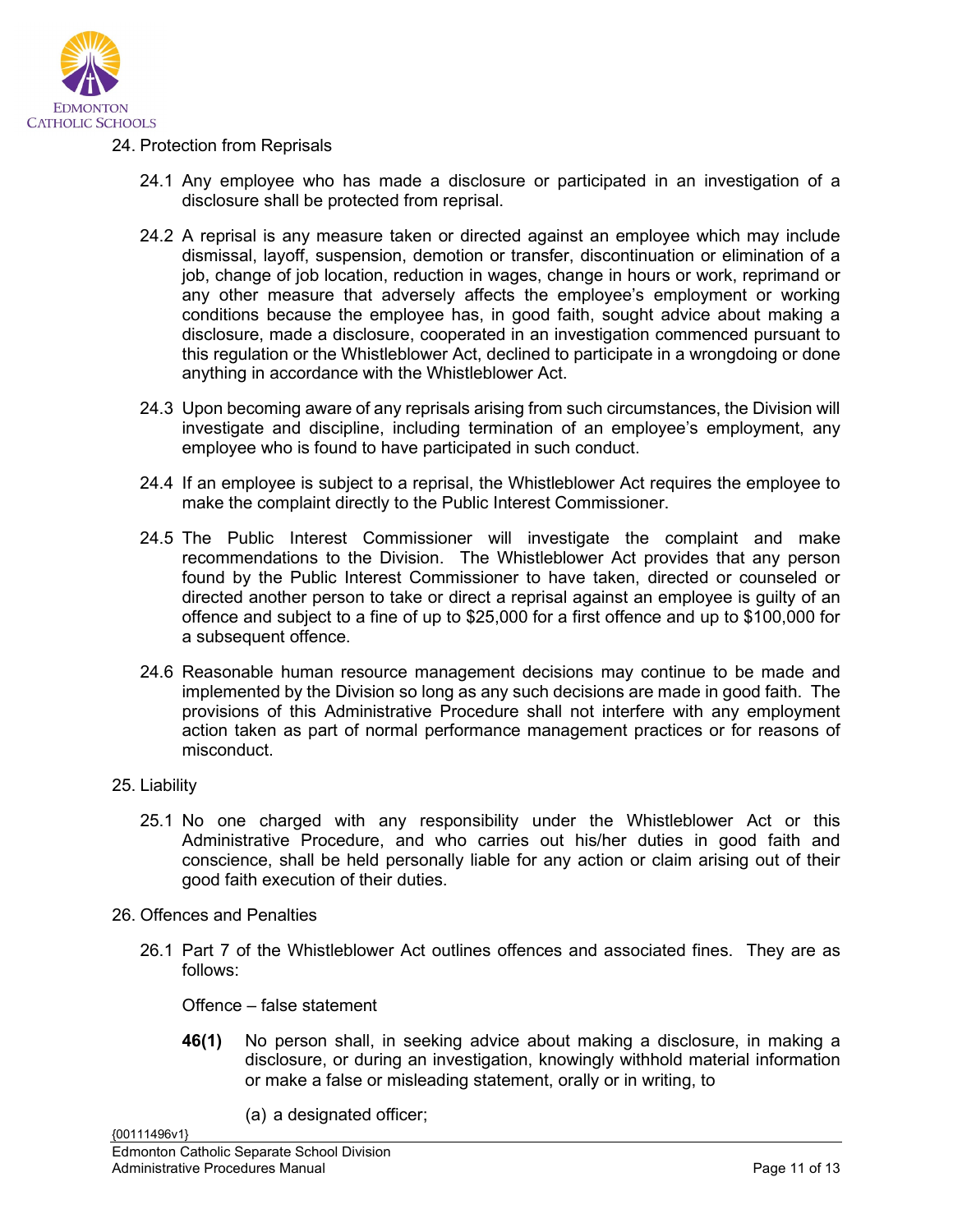

- (b) a chief officer;
- (c) the Commissioner; or
- (d) a person acting on behalf of or under the direction of a designated officer, a chief officer or the Commissioner.
- **(2)** No person shall counsel or direct another person to wilfully, in seeking advice about making a disclosure, in making a disclosure, or during an investigation, knowingly withhold material information or make a false or misleading statement, orally or in writing, to
	- (a) a designated officer;
	- (b) a chief officer;
	- (c) the Commissioner; or
	- (d) a person acting on behalf of or under the direction of a designated officer, a chief officer or the Commissioner.

#### **Offence – obstruction**

**47** No person shall wilfully obstruct, or counsel or direct a person to wilfully obstruct, a designated officer, a chief officer or the Commissioner, or any individual acting on behalf of or under the direction of a designated officer, a chief officer or the Commissioner, in the performance of a duty or function under this Act.

#### **Offence – destruction, falsification, concealment**

- **48** No person shall, knowing that a document or thing is likely to be relevant to an investigation under this Act
	- (a) destroy, mutilate or alter the document or thing;
	- (b) falsify the document or make a false document or thing;
	- (c) conceal the document or thing; or
	- (d) direct, counsel or in any manner cause a person to do anything mentioned in clauses (a) to (c).

#### **Offence and penalty**

- **49** Any person who contravenes section 24, 46, 47 or 48 is guilty of an offence and liable
	- (a) for a first offence, to a fine of not more than \$25,000; and
	- (b) for a 2nd or subsequent offence, to a fine of not more than \$100,000.

{00111496v1} Edmonton Catholic Separate School Division Administrative Procedures Manual Page 12 of 13